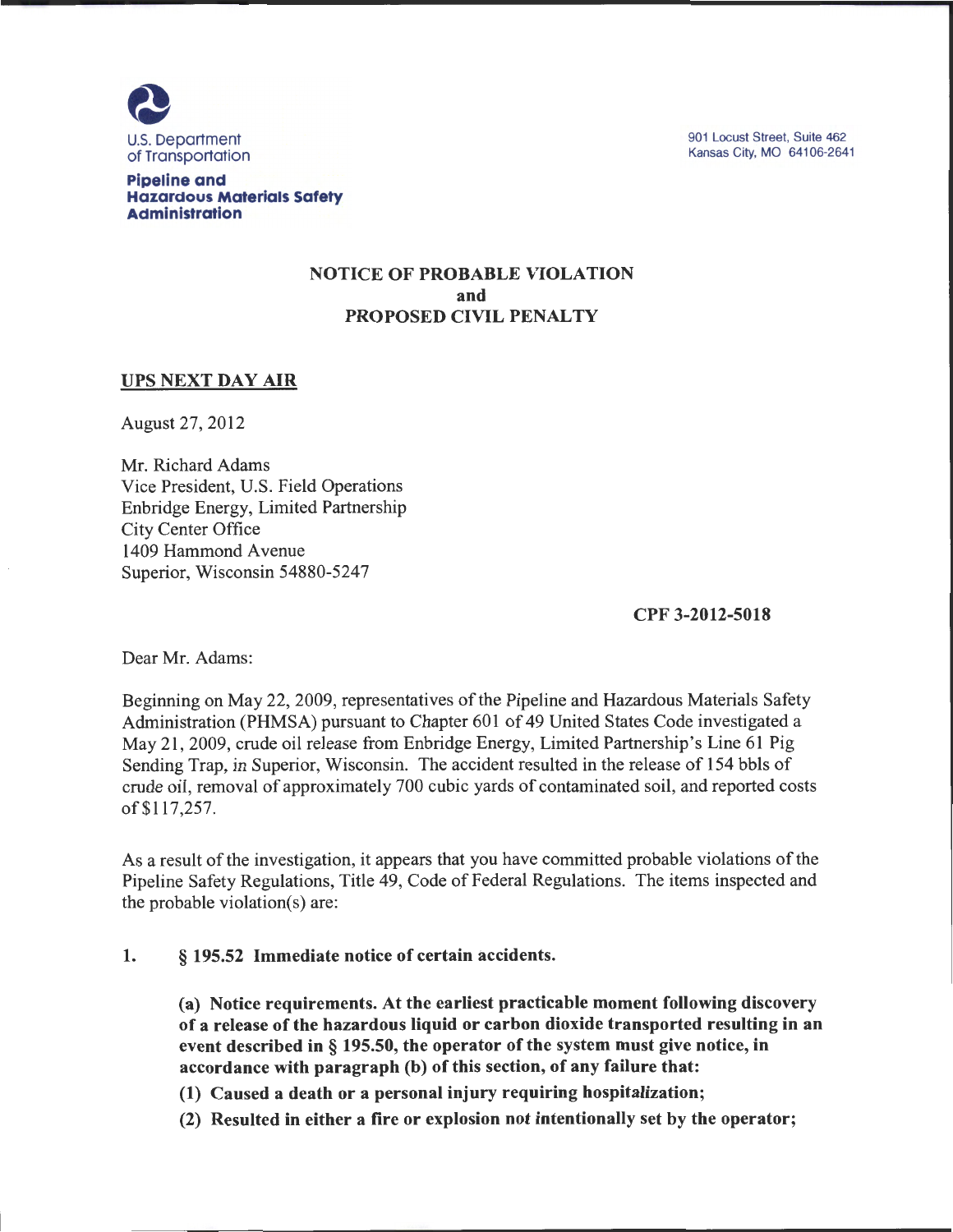**(3) Caused estimated property damage, including cost of cleanup and recovery, value of lost product, and damage to the property of the operator or others, or both, exceeding \$50,000;** 

**(4) Resulted in pollution of any stream, river, lake, reservoir, or other similar body of water that violated applicable water quality standards, caused a discoloration of the surface of the water or adjoining shoreline, or deposited a sludge or emulsion beneath the surface of the water or upon adjoining shorelines; or** 

**(5) In the judgment of the operator was significant even though it did not meet the criteria of any other paragraph of this section.** 

Enbridge failed to provide notice of a crude oil release meeting immediate notification requirements at the earliest practicable moment following discovery. On May 21, 2009, at approximately 15:35 CDT (all times are CDT unless otherwise noted) Enbridge Energy, Limited Partnership (Enbridge) experienced a release of crude oil from the Line 61 Pig Sending Trap Sump at the Superior Terminal. The release occurred while Enbridge personnel were testing valve operation associated with Line 61 Station Isolation and Deisolation commands, and was discovered almost immediately when the Enbridge Superior Area Electrical Technician involved with the testing saw oil on the ground. Enbridge did not provide notification to the National Response Center (NRC) until  $18:32$  (Report # 906291), almost 3 hours after the release was discovered.

NRC Report # 906291 was provided by Enbridge's Superior Region Manager at 18:32. The report indicated a release of 98 barrels (bbls) of crude oil to a Retention Pond at the Superior Terminal due to Operator Error. The report stated that a valve was left open causing the release, and the oil travelled approximately 300 feet to the retention pond, which is meant specifically for collecting released oil.

Information provided by Enbridge, including an Incident Investigation Report, Control Centre Operational Incident Report, SCADA Alarms and Commands, and various e-mails demonstrate the sump filled rapidly once the station de-isolation command was issued by the Line  $61$  controller  $(15:30)$ . A Sump High-High Alarm occurred at  $15:33$  and was acknowledged by the Line 61 controller 12 seconds later. Enbridge stated that the Superior Area Electrical Technician that was assisting with the testing witnessed the valve movement on the computer screen in the control building, and then went to the Pig Sending Trap area and discovered the release. SCADA indicates the Line 61 Sending Trap Outlet Valve was in travel closed at 15:35, and since this was not a command issued by the Line 61 controller, it is assumed this valve closure was initiated by the Superior Area Electrical Technician when he discovered the release. According to SCADA information, the Line 61 controller executed the station isolation command at approximately 15:45. SCADA also indicates that the Line 61 Trap Sump Pump was running at 15:54.

Information reported by Enbridge on PHMSA Form 7000-1 indicates the total amount of product released was 154 bbls, with 140 bbls recovered. Approximately 700 yards of contaminated soil were removed, and total costs associated with the accident are reported to be \$117,257.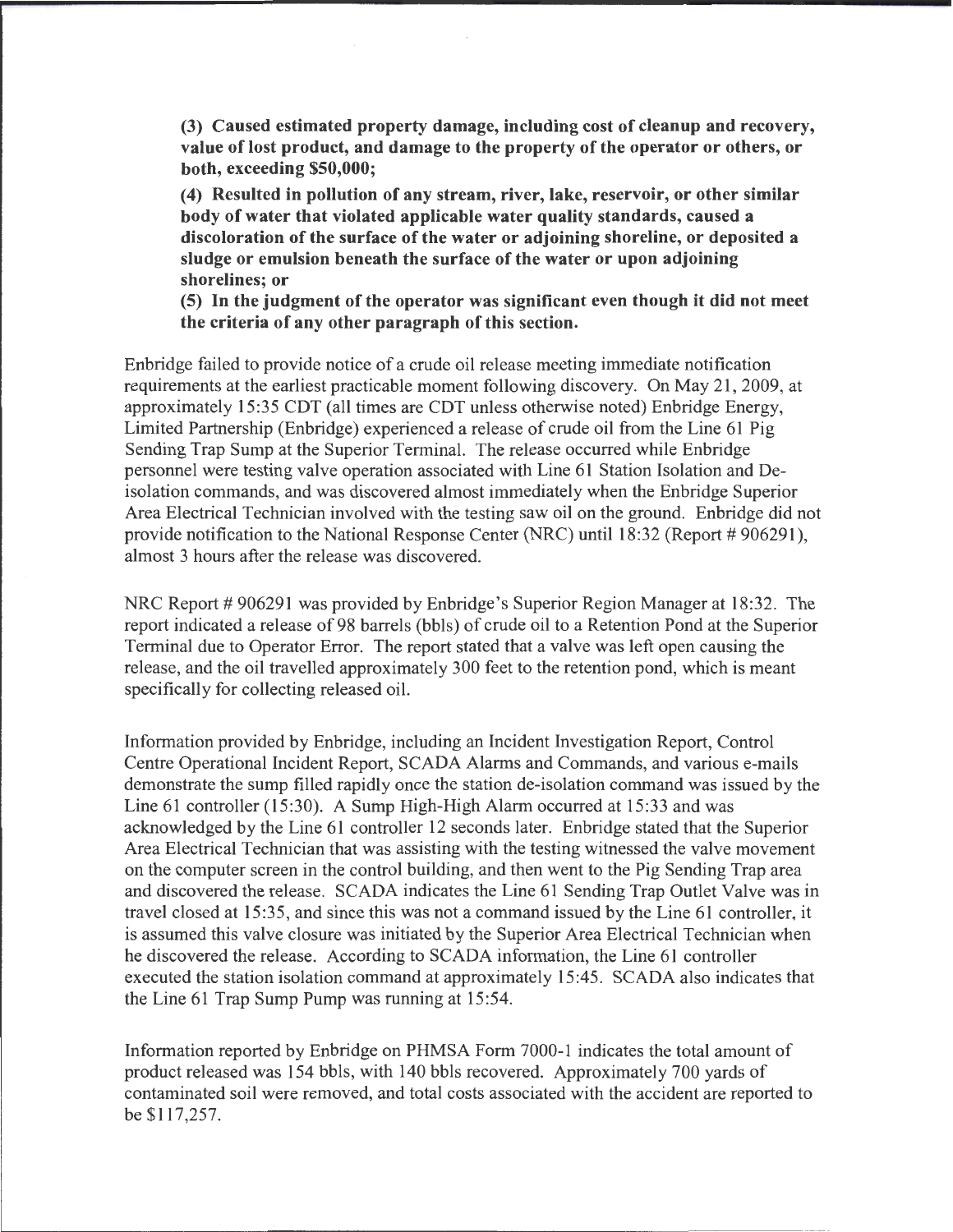#### 2. §195.402 Procedural manual for operations, maintenance, and emergencies.

(a) General. Each operator shall prepare and follow for each pipeline system a manual of written procedures for conducting normal operations and maintenance activities and handling abnormal operations and emergencies. This manual shall be reviewed at intervals not exceeding 15 months, but at least once each calendar year, and appropriate changes made as necessary to insure that the manual is effective. This manual shall be prepared before initial operations of a pipeline commence, and appropriate parts shall be kept at locations where operations and maintenance activities are conducted.

*(c) Maintenance and normal operations. The manual required by paragraph (a) of this section must include procedures for the following to provide safety during maintenance and normal operations:* 

#### *(3) Operating, maintaining, and repairing the pipeline system in accordance with each of the requirements of this subpart and subpart H of this part.*

Enbridge failed to follow established written procedures for Lock Out/Tag Out (LOTO) of equipment. The procedures have been established to control hazardous energy from various sources, including valves, by providing protection from unauthorized operation. In this instance, valves associated with Enbridge's Line 61 Pig Sending Trap were locked out by Pipeline Maintenance (PLM) personnel, but no LOTO Log had been completed, and no Pressure Piping Isolation (Valve Positioning) Form was completed, as required by the procedure. The locks were subsequently removed by the Superior Area Electrical Technician following a telephone discussion with the PLM Team Lead, but the technician was unaware that the trap vent valve had been left in the open position to provide thermal pressure relief for the sending trap piping. When the Edmonton Control Center (CCO) Line 61 controller issued a Station De-isolation command, crude oil flooded the trap, drained through the open vent valve, and overflowed the trap sump, resulting in the release of 154 bbls of crude oil.

The results ofEnbridge's internal investigation into the accident indicate a number of root causes contributed to the accident. Through follow-up e-mail discussions with Enbridge representatives concerning the circumstances of the accident, and as indicated by Enbridge's Supplemental/Final Form 7000-1 Report, the root cause of the accident was failure of personnel to follow the established written procedures.

Enbridge provided the written procedures that were in effect at the time of the accident as well as blank copies of the Lock Out/Tag Out Form (LOTO) and the Pressure Piping Isolation (Valve Positioning) Form. As the circumstances associated with the accident were discussed over an extended time, primarily through e-mailed questions and responses, Enbridge steadfastly maintained that the root cause of the accident was failure to follow the LOTO procedures correctly.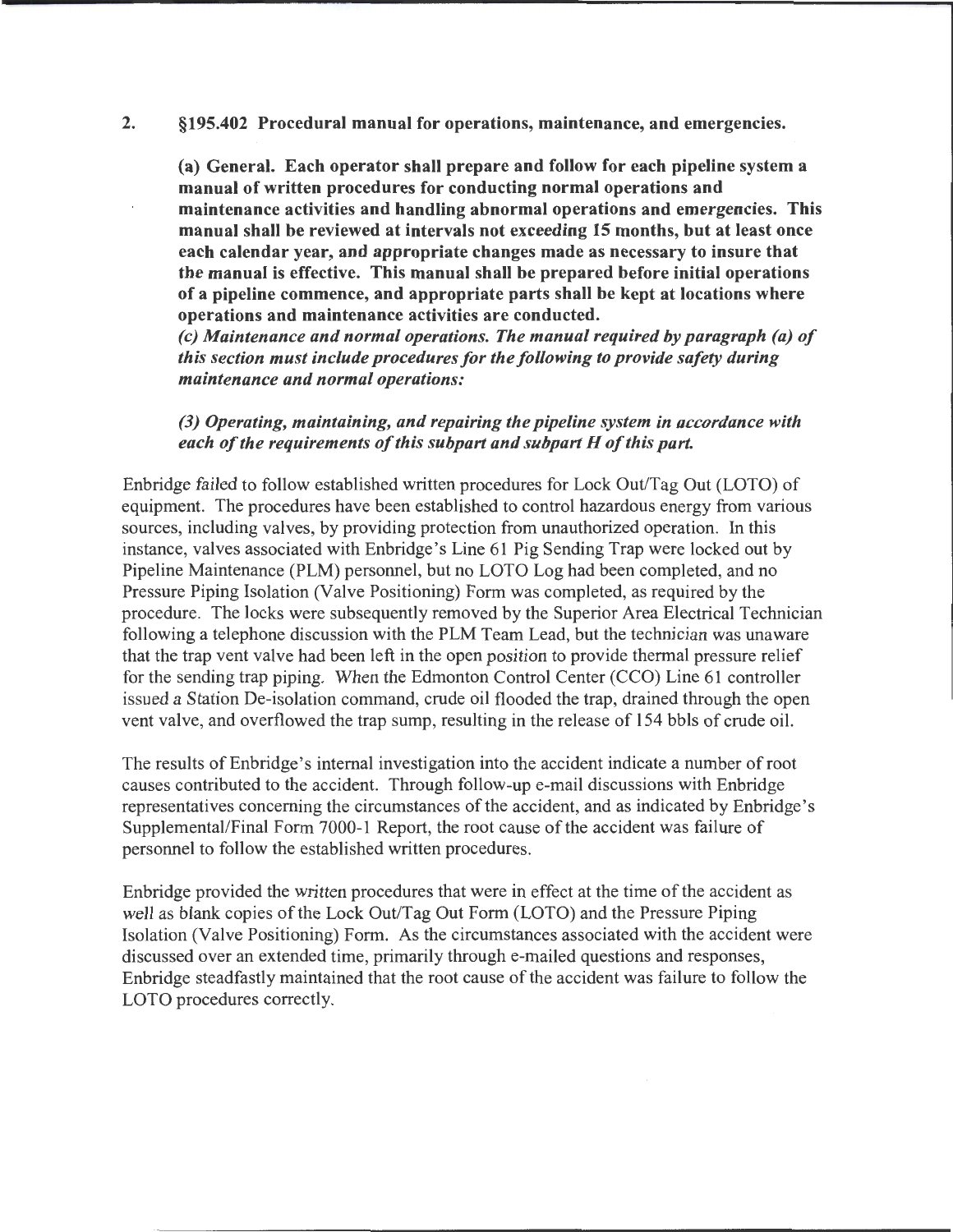3. §195.402 Procedural manual for operations, maintenance, and emergencies.

(a) General. Each operator shall prepare and follow for each pipeline system a manual of written procedures for conducting normal operations and maintenance activities and handling abnormal operations and emergencies. This manual shall be reviewed at intervals not exceeding 15 months, but at least once each calendar year, and appropriate changes made as necessary to insure that the manual is effective. This manual shall be prepared before initial operations of a pipeline commence, and appropriate parts shall be kept at locations where operations and maintenance activities are conducted. (d) Abnormal operation. The manual required by paragraph (a) of this section must include procedures for the following to provide safety when operating design limits have been exceeded;

*(d) (1) Responding to, investigating, and correcting the cause of;*  (i) (ii) (iii) *(iv) Operation of any safety device; (v) Any other malfunction of a component, deviation from normal operation, or personnel error which could cause a hazard to persons or property.* 

Enbridge failed to establish adequate procedures for responding to deviations from normal operation. Specifically, Enbridge's procedures for responding to a Sump Level High-High alarm for the Line 61 Pig Sending Trap Sump were inadequate because they did not require any specific corrective action to be taken by the Control Center Operator (CCO) due to the alarm being established as an S4 Severity Level (Warning).

The SCADA Alarm and Command Logs provided by Enbridge indicate the Trap Sump Level High-High alarm (S4 Severity Level) occurred at 15:33; approximately 3-1/2 minutes after the Line 61 controller issued the Station De-isolation command. The alarm was acknowledged.by the Line 61 controller within 12 seconds, but the Station Isolation command was not issued until approximately 11 minutes later, when the CCO was informed by local operating personnel there was oil on the ground in the area of the Line 61 Sending Trap Sump.

Enbridge has explained that the S4 Severity Level originally established for the Trap Sump Level High-High Detected alarm required; 1) Discretionary Operator response to alarm dependent on operating conditions, and 2) Advise on-site/on-call personnel if required. This lack of a definitive procedure for responding to, investigating, and correcting the cause of the alarm was initially described as a "commissioning issue" in the Control Centre Operational Incident Report, which indicated that the alarm had been changed to an S6 Severity Level (Severe) on May 25, 2009. Enbridge subsequently indicated the procedures have been further revised, such that the same alarm is now an S8 Severity Level (Critical), and requires the CCO to; 1) Shut down the line, 2) Shut down the Station, and 3) Contact station personnel or on-call immediately.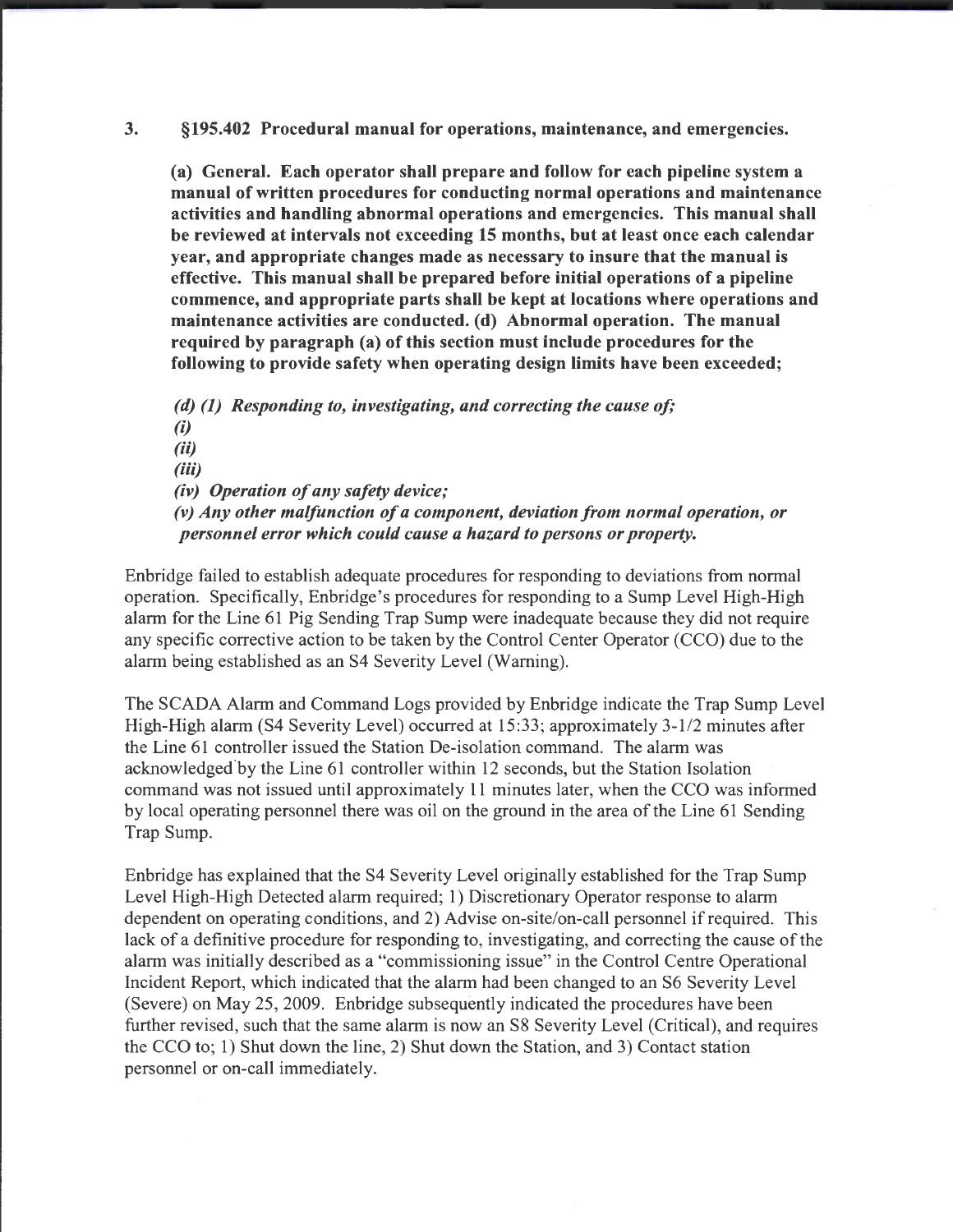# Proposed Civil Penalty

Under 49 United States Code, § 60122, you are subject to a civil penalty not to exceed \$100,000 for each violation for each day the violation persists up to a maximum of \$1,000,000 for any related series of violations. The Compliance Officer has reviewed the circumstances and supporting documentation involved in the above probable violation(s) and has recommended that you be preliminarily assessed a civil penalty of \$118,700 as follows:

| Item number | <b>PENALTY</b> |
|-------------|----------------|
|             | \$18,700       |
|             | \$100,000      |

### Warning Item

With respect to item 3 we have reviewed the circumstances and supporting documents involved in this case and have decided not to conduct additional enforcement action or penalty assessment proceedings at this time.

### Response to this Notice

Enclosed as part of this Notice is a document entitled *Response Options for Pipeline Operators in Compliance Proceedings.* Please refer to this document and note the response options. Be advised that all material you submit in response to this enforcement action is subject to being made publicly available. If you believe that any portion of your responsive material qualifies for confidential treatment under  $5 \text{ U.S.C. } 552(b)$ , along with the complete original document you must provide a second copy of the document with the portions you believe qualify for confidential treatment redacted and an explanation of why you believe the redacted information qualifies for confidential treatment under 5 U.S.C. 552(b). If you do not respond within 30 days of receipt of this Notice, this constitutes a waiver of your right to contest the allegations in this Notice and authorizes the Associate Administrator for Pipeline Safety to find facts as alleged in this Notice without further notice to you and to issue a Final Order.

In your correspondence on this matter, please refer to **CPF 3-2012-5018** and for each document you submit, please provide a copy in electronic format whenever possible.

Sincerely,

the contract of the contract of the contract of the contract of the contract of the contract of the contract of the contract of the contract of the contract of the contract of the contract of the contract of the contract o

David Barrett Director, Central Region Pipeline and Hazardous Materials Safety Administration

Enclosure: *Response Options for Pipeline Operators in Compliance Proceedings*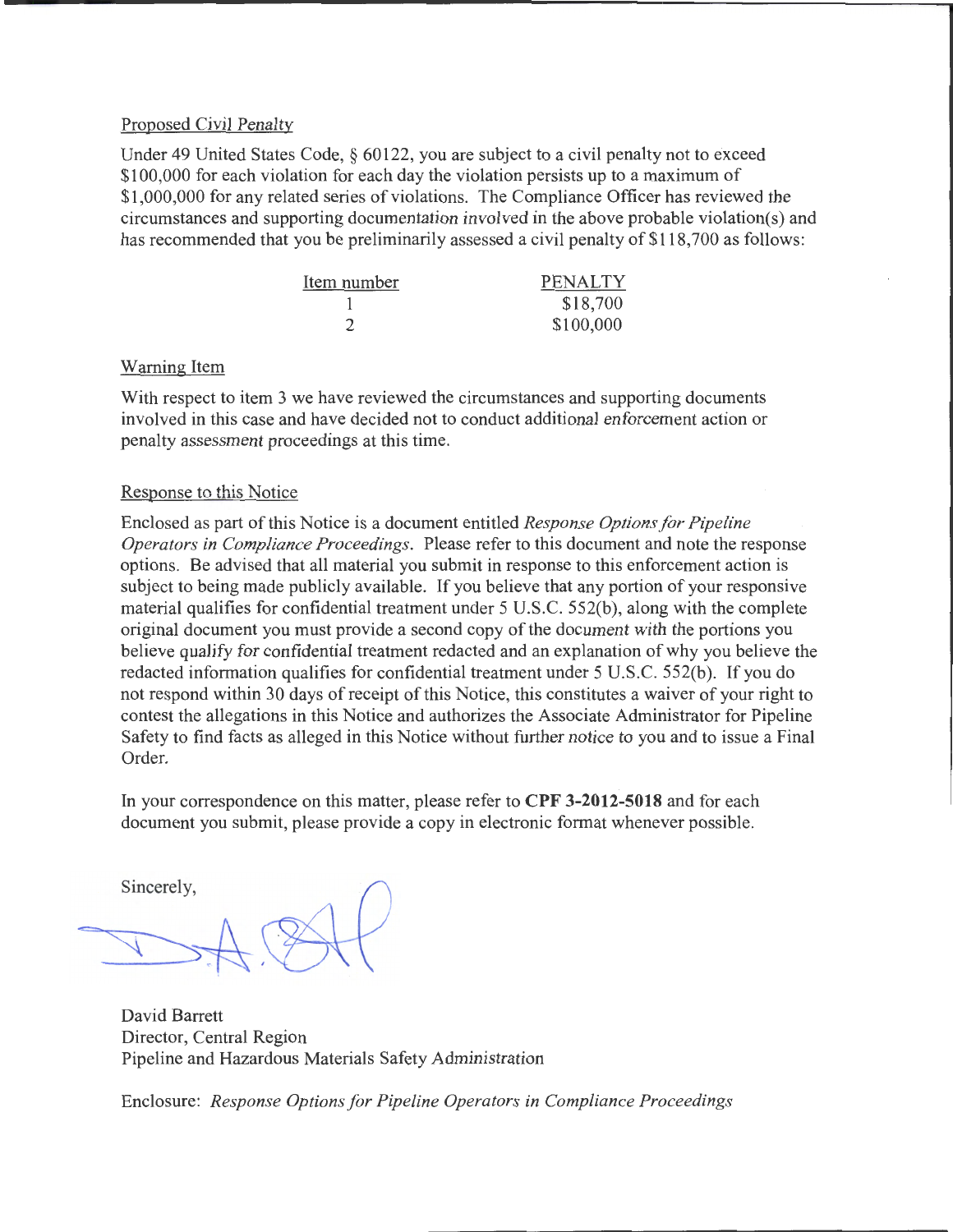# **Response Options for Pipeline Operators in Compliance Proceedings**

The requirements of 49 C.F.R. Part 190, Subpart B (§§ 190.201-190.237) govern response to Notices issued by a Regional Director, Pipeline and Hazardous Materials Safety Administration (PHMSA).

Be advised that all material submitted by a respondent in response to an enforcement action is subject to being made publicly available. If you believe that any portion of your responsive material qualifies for confidential treatment under 5 U.S.C. 552(b), along with the complete original document you must provide a second copy of the document with the portions you believe qualify for confidential treatment redacted and an explanation of why you believe the redacted information qualifies for confidential treatment under 5 U.S.C. 552(b).

# I. **Procedures for Responding to a NOTICE OF PROBABLE VIOLATION:**

Within 30 days of receipt of a Notice of Probable Violation, the respondent shall respond to the Regional Director who issued the Notice in the following way:

- a. When the Notice contains a proposed **CIVIL PENALTY\*** --
	- 1. If you are not contesting any violations alleged in the Notice, pay the proposed civil penalty and advise the Regional Director of the payment. This authorizes PHMSA to issue an order making findings of violation and upon confirmation that the payment has been received PHMSA will close the case with prejudice to the respondent. Payment terms are outlined below;
	- 2. If you are not contesting any violations alleged in the Notice but wish to submit written explanations, information, or other materials you believe warrant mitigation of the civil penalty, you may submit such materials. This authorizes PHMSA to make findings and to issue a Final Order assessing a penalty amount up to the amount proposed in the Notice. Refer to 49 C.F.R. § 190.225 for assessment considerations, which include the respondent's ability to pay and the effect on the respondent's ability to stay in business, upon which civil penalties are based;
	- 3. If you are contesting one or more of the items in the Notice but are not requesting an oral hearing, submit a written response to the allegations and/or seek elimination or mitigation of the proposed civil penalty; or
	- 4. Request a hearing as described below to contest the allegations and/or proposed assessment of a civil penalty.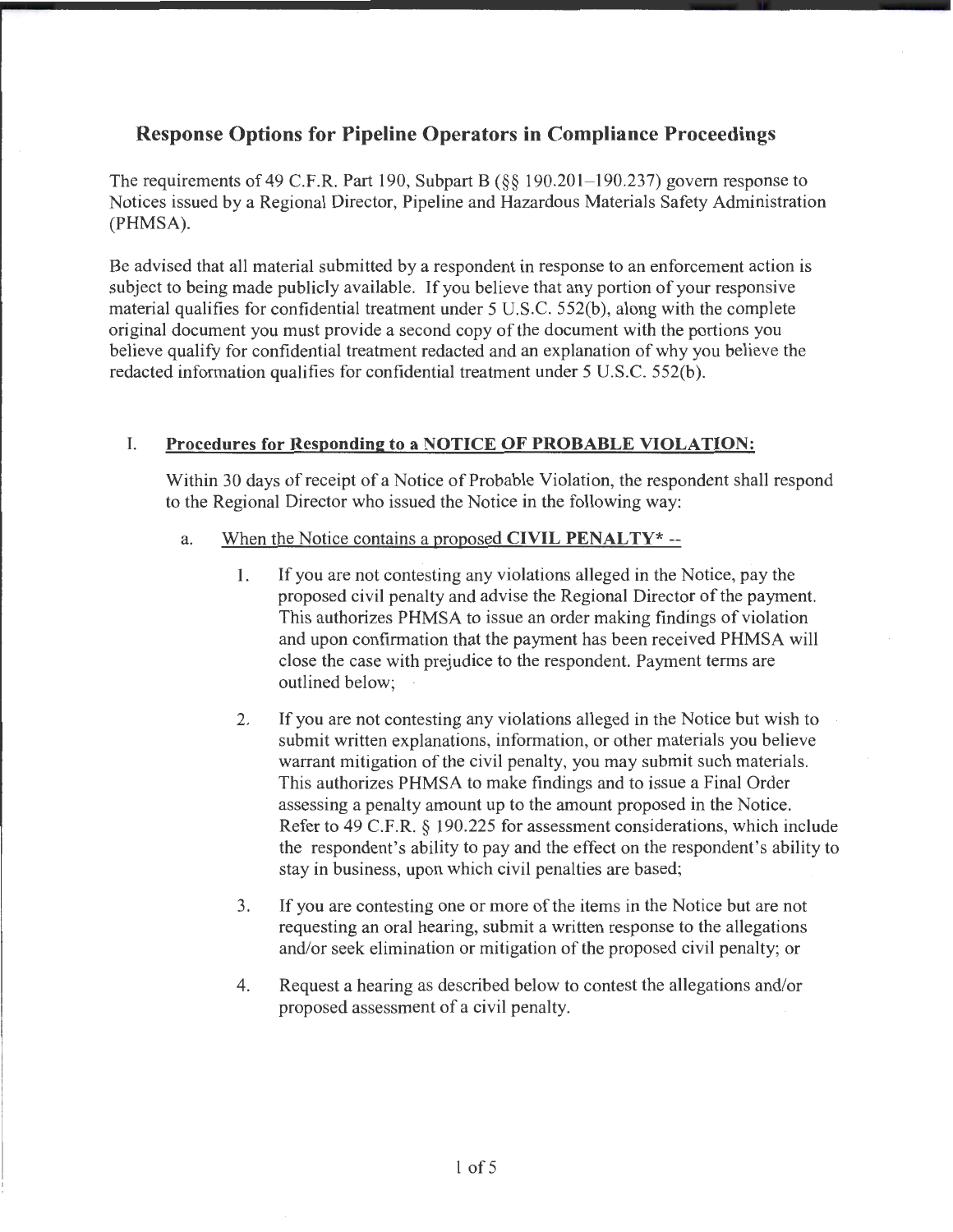# b. When the Notice contains a proposed **COMPLIANCE ORDER\*--**

- 1. If you are not contesting the compliance order, notify the Regional Director that you intend to take the steps in the proposed compliance order;
- 2. If you are not contesting the compliance order but wish to submit written explanations, information, or other materials you believe warrant modification of the proposed compliance order in whole or in part, or you seek clarification of the terms of the proposed compliance order, you may submit such materials. This authorizes PHMSA to make findings and issue a compliance order;
- 3. If you are contesting the proposed compliance order but are not requesting an oral hearing, submit written explanations, information, or other materials in answer to the allegations in the Notice and stating your reasons for objecting to the proposed compliance order items in whole or in part; or
- 4. Request a hearing as described below to contest the allegations and/or proposed compliance order items.

#### c. When the Notice contains a **WARNING ITEM--**

No written response is required. The respondent is warned that if it does not take appropriate action to correct these items, enforcement action will be taken if a subsequent inspection reveals a violation.

\* Failure of the respondent to respond to the Notice within 30 days of receipt constitutes a waiver of the right to contest the allegations in the Notice and authorizes the Associate Administrator for Pipeline Safety to find facts as alleged in the Notice without further notice to the respondent and to issue a Final Order.

# II. **Procedures for Responding to a NOTICE OF AMENDMENT\*--**

Within 30 days of receipt of a Notice of Amendment, the respondent shall respond to the Regional Director who issued the Notice in the following way:

- a. If you are not contesting the Notice, notify the Regional Director of your plans to address the inadequacies identified in the Notice;
- b. If you are not contesting the Notice but wish to submit written explanations, information, or other materials you believe warrant modification of the Notice of Amendment in whole or in part, or you seek clarification of the terms of the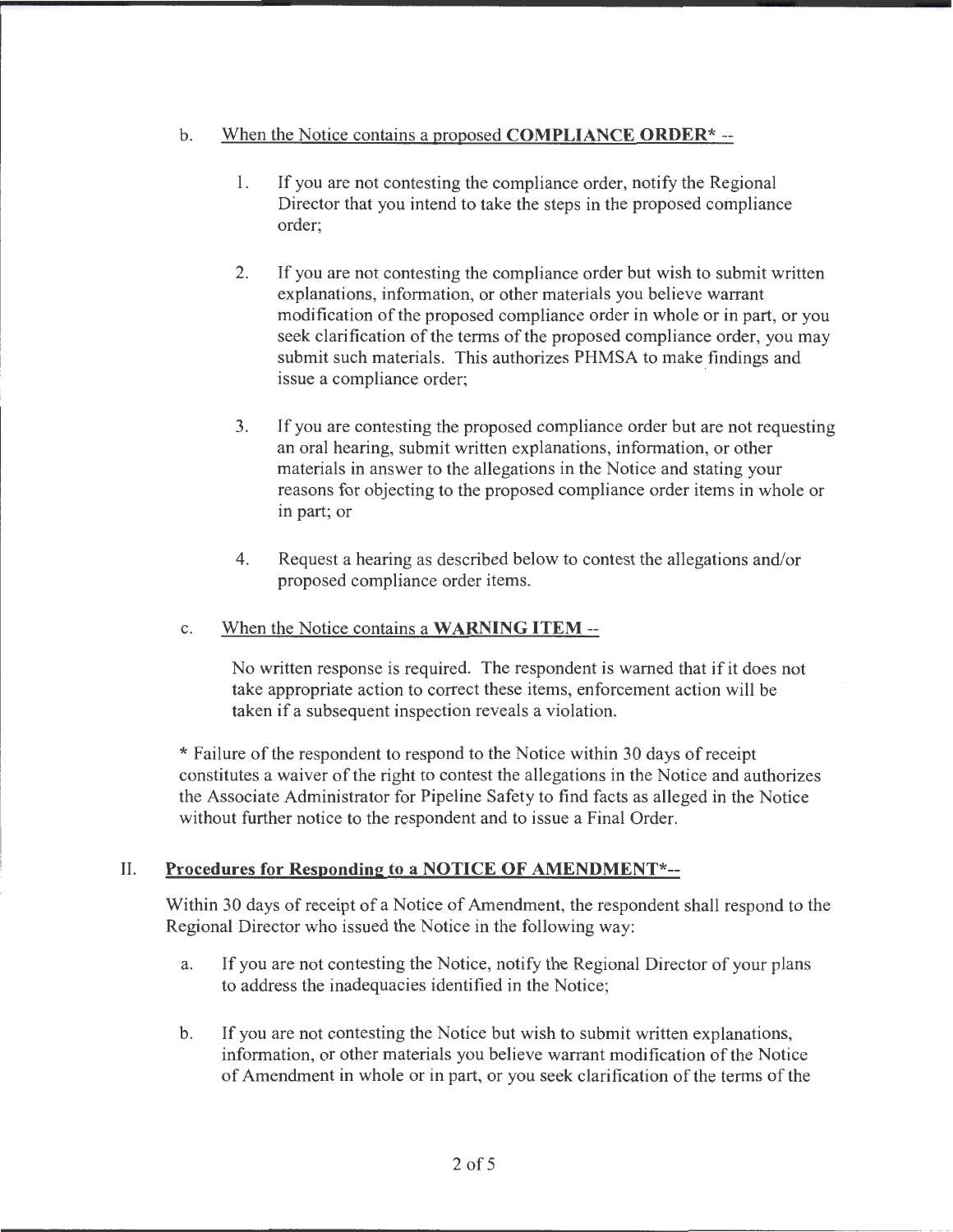Notice of Amendment, you may submit such materials. This authorizes PHMSA to make findings and issue an Order Directing Amendment;

- c. If you are contesting the Notice of Amendment but are not requesting an oral hearing, submit written explanations, information, or other materials in answer to the allegations in the Notice and stating your reasons for objecting to the Notice of Amendment items in whole or in part; or
- d. Request a hearing as described below to contest the allegations in the Notice.

\* Failure of the respondent to respond to the Notice within 30 days of receipt constitutes a waiver of the right to contest the allegations in the Notice and authorizes the Associate Administrator for Pipeline Safety to find facts as alleged in the Notice without further notice to the respondent and to issue a Final Order.

#### III. **Procedure for Requesting a Hearing**

A request for a hearing must be in writing and accompanied by a statement of the issues that the respondent intends to raise at the hearing. The issues may relate to the allegations, new information, or to the proposed compliance order or proposed civil penalty amount. Refer to 49 C.F.R. § 190.225 for assessment considerations upon which civil penalties are based. A respondent's failure to specify an issue may result in waiver of the right to raise that issue at the hearing. The respondent's request must also indicate whether or not respondent will be represented by counsel at the hearing. Failure to request a hearing in writing within 30 days of receipt of a Notice waives the right to a hearing. In addition, if the amount of the proposed civil penalty or the proposed corrective action is less than \$10,000, the hearing will be held by telephone, unless the respondent submits a written request for an in-person hearing. Complete hearing procedures can be found at 49 C.F.R. § 190.211.

#### IV. **Extensions of Time**

An extension of time to prepare an appropriate response to a Notice may be granted, at the agency's discretion, following submittal of a written request to the Regional Director. The request must indicate the amount of time needed and the reasons for the extension. The request must be submitted within 30 days of receipt of the Notice.

### V. **Freedom of Information Act**

Any material provided to PHMSA by the respondent, and materials prepared by PHMSA including the Notice and any order issued in this case, may be considered public information and subject to disclosure under the Freedom of Information Act (FOIA). If you believe the information you are providing is security sensitive, privileged, confidential or may cause your company competitive disadvantages, please clearly identify the material and provide justification why the documents, or portions of a document, should not be released under FOIA. If we receive a request for your material, we will notify you if PHMSA, after reviewing the materials and your provided justification, determines that withholding the materials does not meet any exemption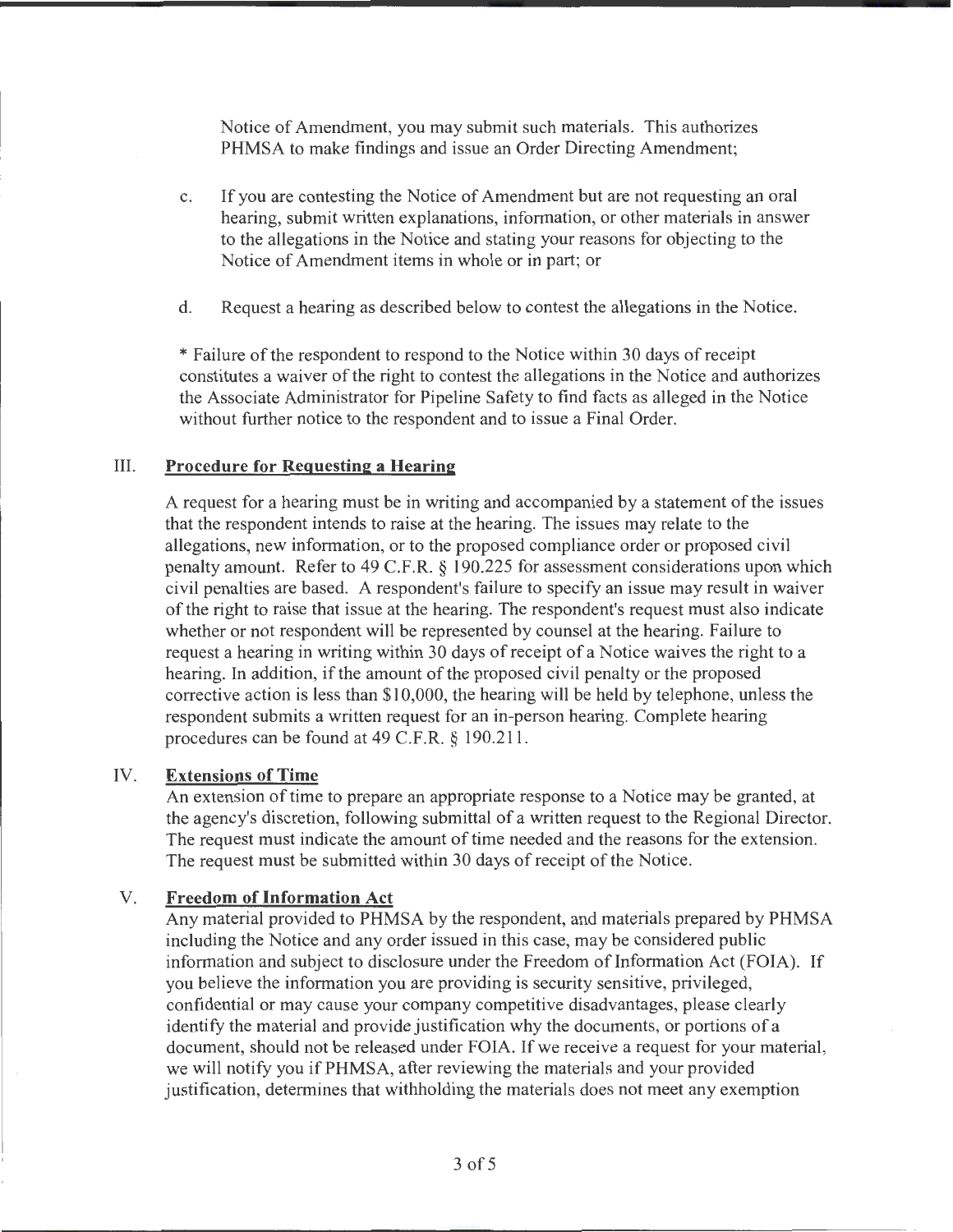provided under the FOIA. You may appeal the agency's decision to release material under the FOIA at that time. Your appeal will stay the release of those materials until a final decision is made.

# VI. Small Business Regulatory Enforcement Fairness Act Information

The Small Business and Agricultural Regulatory Enforcement Ombudsman and 10 Regional Fairness Boards were established to receive comments from small businesses about federal agency enforcement actions. The Ombudsman will annually evaluate the enforcement activities and rate each agency's responsiveness to small business. If you wish to comment on the enforcement actions of the Pipeline and Hazardous Materials Safety Administration, call 1-888-REG-FAIR (1-888-734-3247) or go to http://www.sba.gov/ombudsman/dsp\_faq.htrnl.

# VII. **Payment Instructions**

# *Civil Penalty Payments of Less Than \$10,000*

Payment of a civil penalty of less than \$10,000 proposed or assessed, under Subpart B of Part 190 of the Pipeline Safety Regulations can be made by certified check, money order or wire transfer. Payment by certified check or money order (containing the CPF Number for this case) should be made payable to the "Department of Transportation" and should be sent to:

Federal Aviation Administration Mike Monroney Aeronautical Center Financial Operations Division (AMZ-341) P.O. Box 269039 Oklahoma City, OK 73125-4915

Wire transfer payments of less than \$10,000 may be made through the Federal Reserve Communications System (Fedwire) to the account of the U.S. Treasury. Detailed instructions are provided below. Questions concerning wire transfer should be directed to the Financial Operations Division at ( 405) 954-8893, or at the above address.

# *Civil Penalty Payments of\$10,000 or more*

Payment of a civil penalty of \$10,000 or more proposed or assessed under Subpart B of Part 190 of the Pipeline Safety Regulations must be made wire transfer (49 C.F.R.  $\S$ ) 89.21 (b)(3)), through the Federal Reserve Communications System (Fedwire) to the account of the U.S. Treasury. Detailed instructions are provided below. Questions concerning wire transfers should be directed to the Financial Operations Division at ( 405) 954-8893, or at the above address.